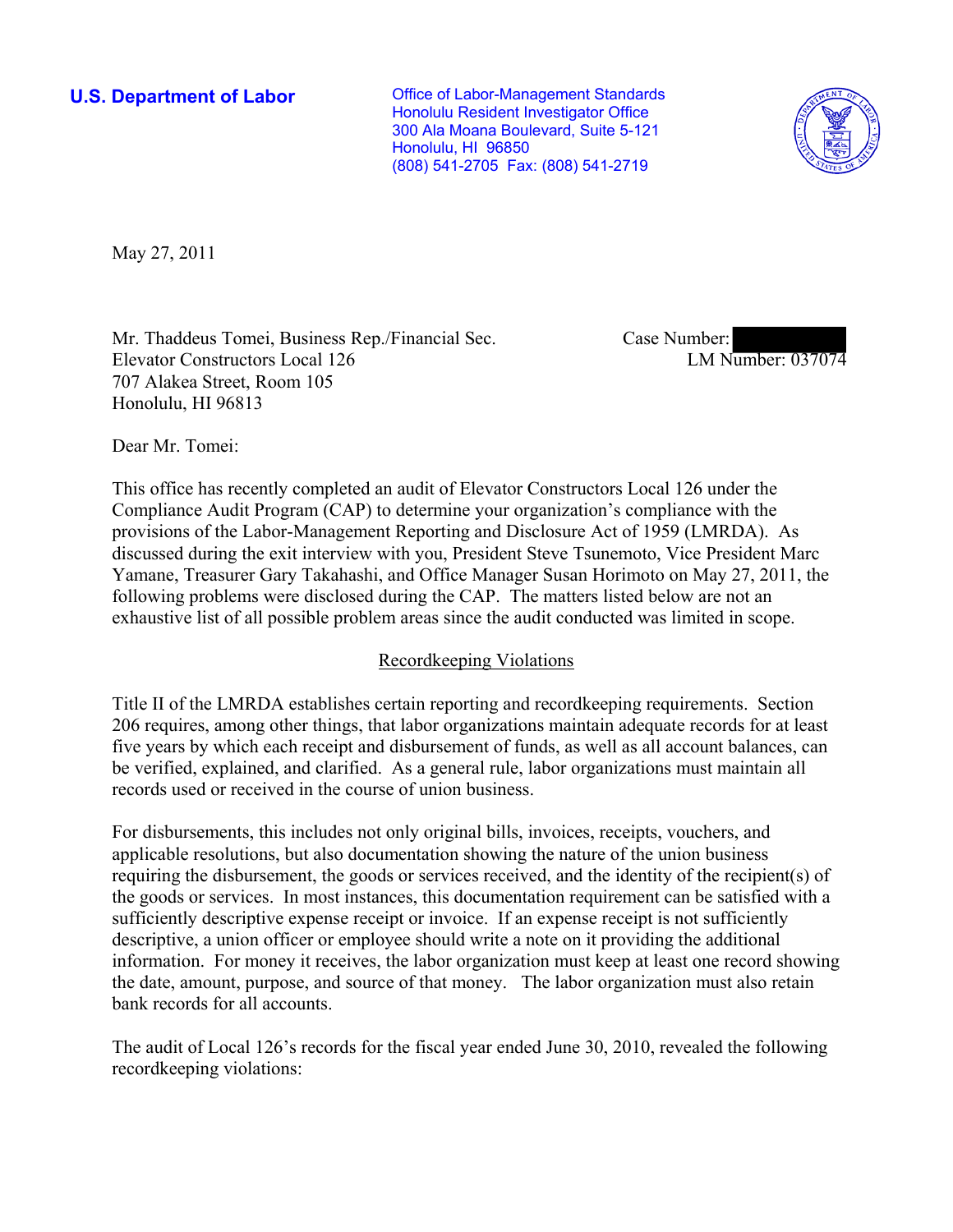Mr. Thaddeus Tomei May 27, 2011 Page 2 of 4

# 1. General Reimbursed and Credit Card Expenses

Local 126 did not retain adequate documentation for reimbursed expenses and credit card expenses incurred by then-Vice President totaling at least \$3,113.80, which includes four separate charges to United Airlines in August and September, 2009, totaling \$3,093.40.

As noted above, labor organizations must retain original receipts, bills, and vouchers for all disbursements. The president and treasurer (or corresponding principal officers) of your union, who are required to sign your union's LM report, are responsible for properly maintaining union records.

## 2. Meal Expenses

Local 126 records of meal expenses did not always include written explanations of union business conducted or the names and titles of the persons incurring the restaurant charges. For example, receipts for meals totaling \$165.69 at Denny's Kahului and at 3-Star Gourmet Restaurant in November and December 2009, respectively, did not include such information. Union records of meal expenses must include written explanations of the union business conducted and the full names and titles of all persons who incurred the restaurant charges. Also, the records retained must identify the names of the restaurants where the officers or employees incurred meal expenses.

Based on your assurance that Local 126 will retain adequate documentation in the future, OLMS will take no further enforcement action at this time regarding the above violations.

## Reporting Violations

The audit disclosed a violation of LMRDA Section 201(b), which requires labor organizations to file annual financial reports accurately disclosing their financial condition and operations. The Labor Organization Annual Report Form LM-2 filed by Local 126 for the fiscal year ended June 30, 2010, was deficient in the following areas:

1. Disbursements to Officers and Employees

Local 126 did not include several payments to or on behalf of officers totaling at least \$10,354.08 in Schedule 11 (All Officers and Disbursements to Officers). It appears that the local erroneously reported these payments in Schedules 15 through 19.

The union must report in Column F of Schedules 11 and 12 (Disbursements for Official Business) direct disbursements to officers and employees for reimbursement of expenses they incurred while conducting union business. In addition, the union must report in Column F of Schedules 11 and 12 indirect disbursements made to another party (such as a credit card company) for business expenses union personnel incur. However, the union must report in Schedules 15 through 19 indirect disbursements for business expenses union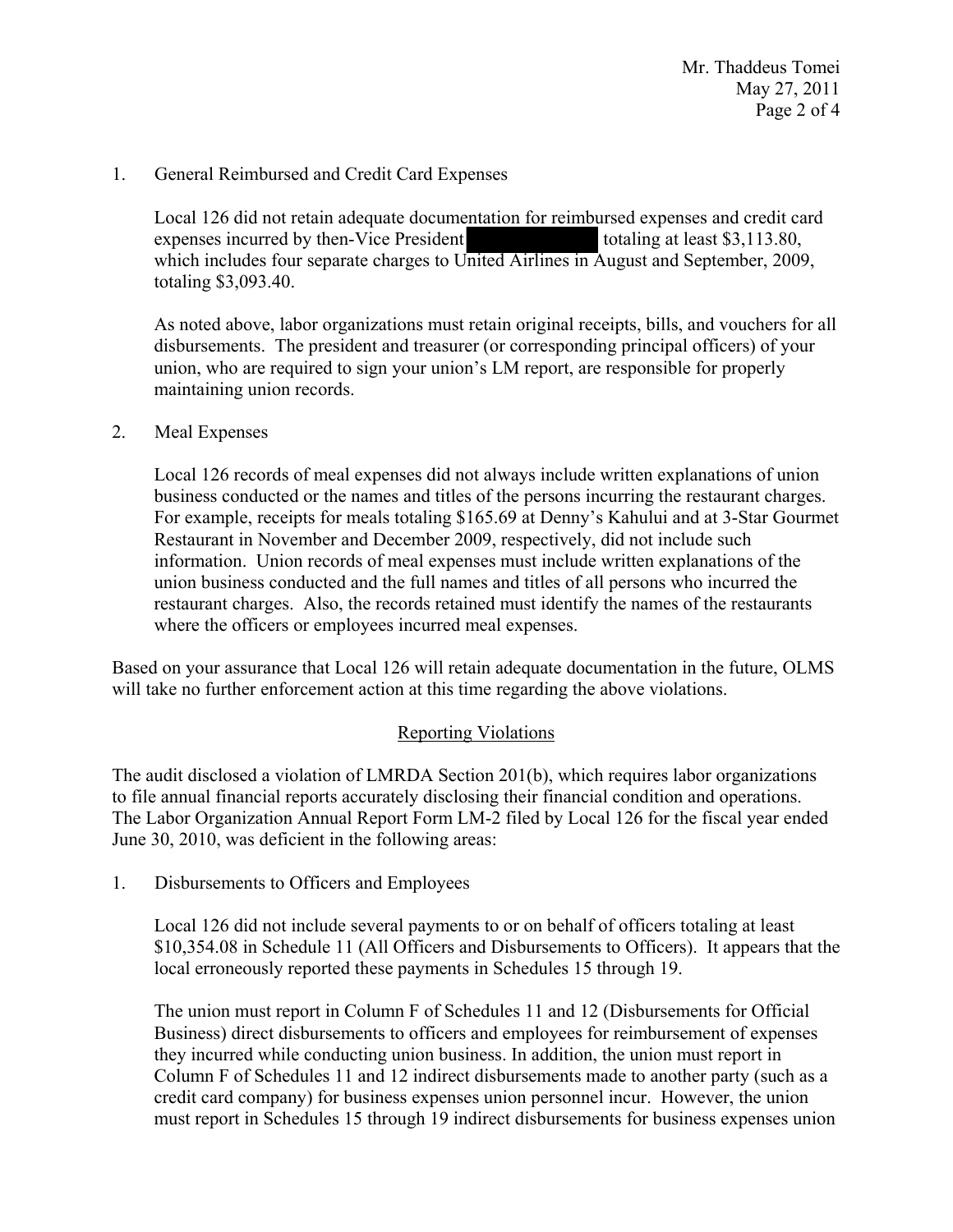personnel incur for transportation by public carrier (such as an airline) and for temporary lodging expenses while traveling on union business. The union must report in Column G (Other Disbursements) of Schedules 11 and 12 any direct or indirect disbursements to union personnel for expenses not necessary for conducting union business.

2. Automobile Expenses

Local 126 did not include in the amounts reported in Schedule 11 (All Officers and Disbursements to Officers) disbursements for the operation and maintenance of the union automobile.

The LM-2 instructions provide two methods for reporting automobile-related expenses. The union must report in Schedules 11 and 12 direct and indirect disbursements for the operation and maintenance of union owned and leased vehicles and the operation and maintenance of vehicles owned by union personnel (including gasoline, repairs, and insurance). The union may divide the expenses and report them in Columns F and G based on miles driven for union business (supported by mileage logs) compared with miles driven for personal use.

Alternatively, rather than allocating the expenses between Columns F and G, if 50 percent or more of an officer's or an employee's use of a vehicle was for official business, the union may report all of the expenses relative to the vehicle assigned to the officer or employee in Column F of Schedule 11 or 12 with an explanation in Item 69 (Additional Information) that the officer or employee used the vehicle part of the time for personal business. Similarly, if a vehicle assigned to an officer or employee was used less than 50 percent of the time for business, all of the expenses relative to that vehicle may be reported in Column G with an explanation in Item 69 that the officer or employee used the vehicle partly for official business.

I am not requiring that Local 126 file an amended LM report for the fiscal year ended June 30, 2010, to correct the deficient items, but Local 126 has agreed to properly report the deficient items on all future reports it files with OLMS.

I want to extend my personal appreciation to Elevator Constructors Local 126 for the cooperation and courtesy extended during this compliance audit. I strongly recommend that you make sure this letter and the compliance assistance materials provided to you are passed on to future officers. If we can provide any additional assistance, please do not hesitate to call.

Sincerely,